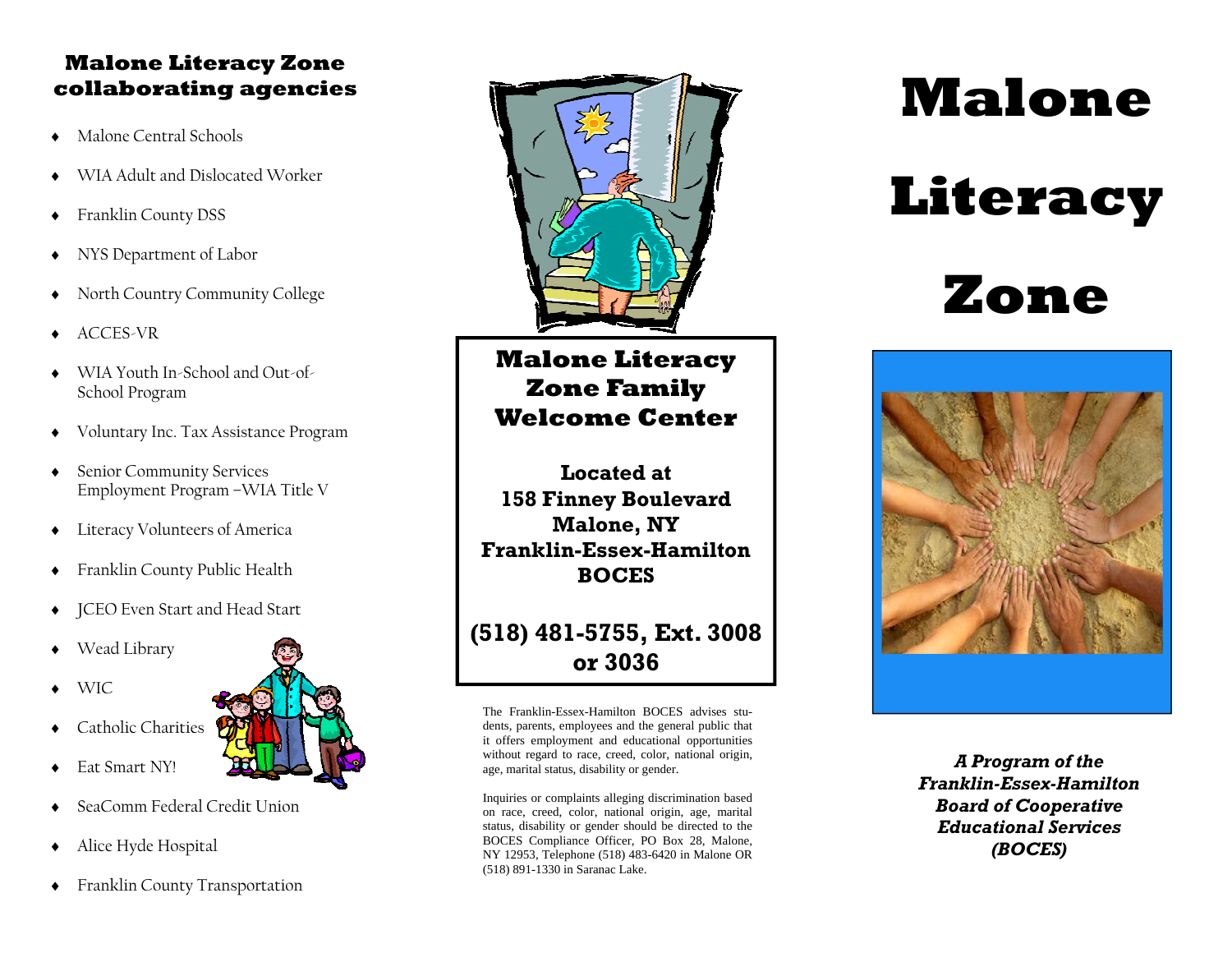# **What is a Literacy Zone?**

The Literacy Zone project is a reform initiative developed by the New York State Board of Regents and the State Education Department. Its mission is to close the achievement gap in urban and rural communities of concentrated poverty and high concentrations of families and individuals with limited literacy or English language proficiency. Literacy Zones are intended to provide a systematic focus on meeting the literacy needs of communities, from birth through adult.

### **What is the Malone Literacy Zone?**

The Malone Literacy Zone Family Welcome Center, located at 158 Finney Boulevard in Malone, is designed to:

 $\checkmark$  Serve adults and families from the Malone Central School District



 $\checkmark$  Improve the educational opportunities of adults by providing a comprehensive adult education program including intense reading, writing and numeracy instruction

- $\checkmark$  Increase literacy l e v e l s employment outcomes and entries into post-secondary education/ training
- $\checkmark$  Increase participation and utilization of community services
- $\checkmark$  Increase individual and community quality of life while at the same time maximizing resources
- $\checkmark$  Provide a case manager to assist adults in navigating systems including health and financial
- $\checkmark$  Provide real-life contexts for targeted learning including classroom projects and supervised work experience
- $\checkmark$  Provide parent education and skills necessary for parents to become their child's first teacher and contribute more effectively to the education of their children
- $\checkmark$  Build interagency relationships to enable individual and families to access a variety of <sup>c</sup> <sup>o</sup> <sup>m</sup> <sup>m</sup> <sup>u</sup> <sup>n</sup> i <sup>t</sup> y services



# **Malone Literacy Zone communityidentified goals include:**

- $\Rightarrow$  Increasing access to services for adults and families
- $\Rightarrow$  Transitioning adult education students to post-secondary education/training
- $\Rightarrow$  Transitioning incarcerated youth and adults returning to the community
- $\Rightarrow$  Assisting out of school youth and adults to obtain and retain employment
- $\Rightarrow$  Providing support for mature workers and senior citizens to enable them to stay out of poverty
- $\Rightarrow$  Providing support for individuals with disabilities and their families including pathways to employment
- $\Rightarrow$  Providing support services including case management to adults and families
- $\Rightarrow$  Providing enhanced follow-up services to ensure effectiveness of programming and to maximize local resources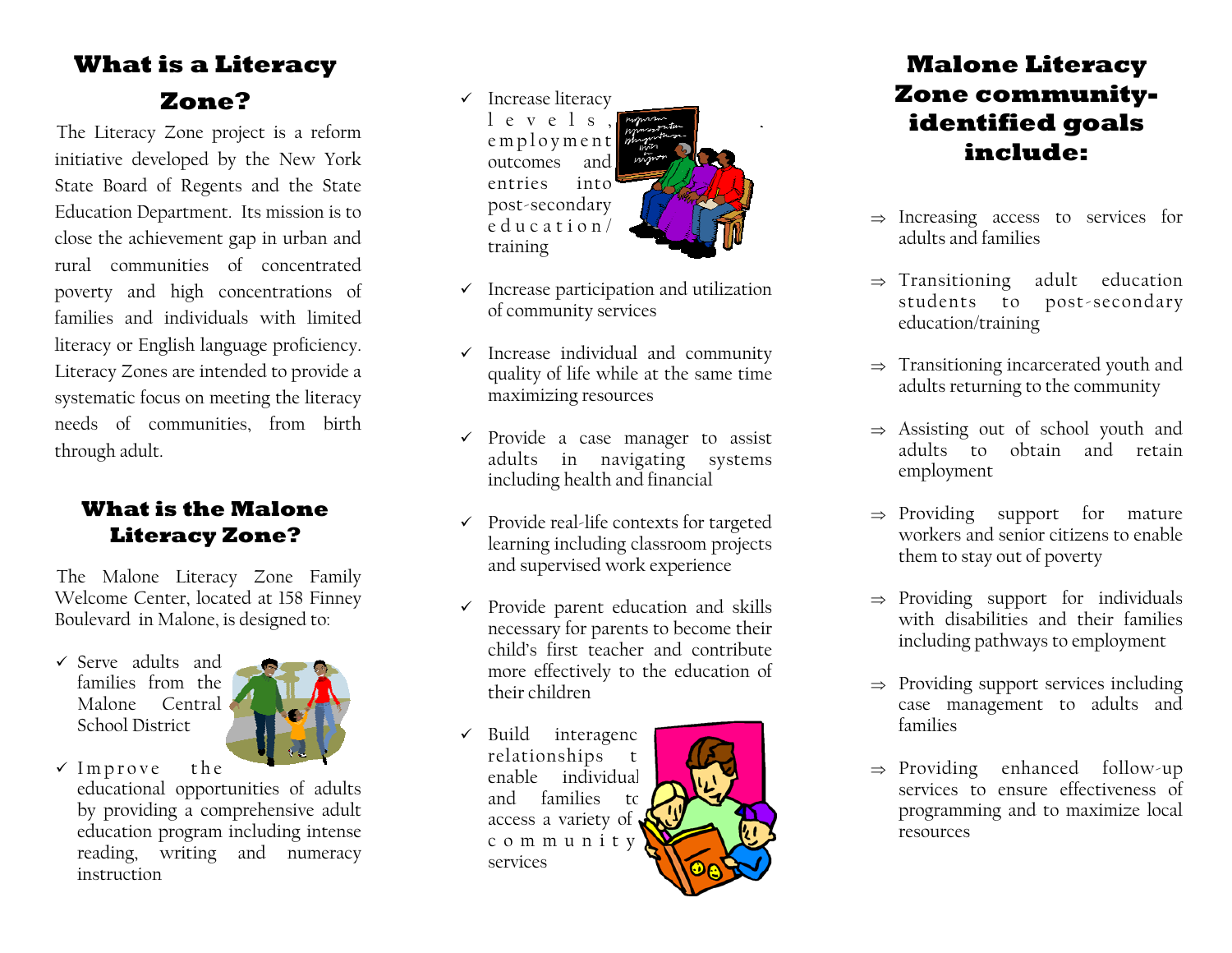#### *Who to call?*

**For referral or program information** 

**Adult Education Franklin-Essex-Hamilton BOCES (518) 481-5755, Ext. 3008** 

*or* 

**Even Start Office JCE0 (518) 483-7022, Ext. 106** 

#### **Mail referrals to**

**Adult Education Franklin-Essex-Hamilton BOCES Malone ONEWORKSOURCE158 Finney Boulevard Malone, NY 12953** 

**The Even Start Program is a partnership between Franklin-Essex-Hamilton Board of Cooperative Educational Services (BOCES) and the Joint Council of Economic Opportunity (JCEO)** 

*Want to meet your child's first teacher!* 

*You have.*

*It's YOU!* 



**Welcome to the Malone Literacy Zone** 

**Finney Boulevard Malone, NY**